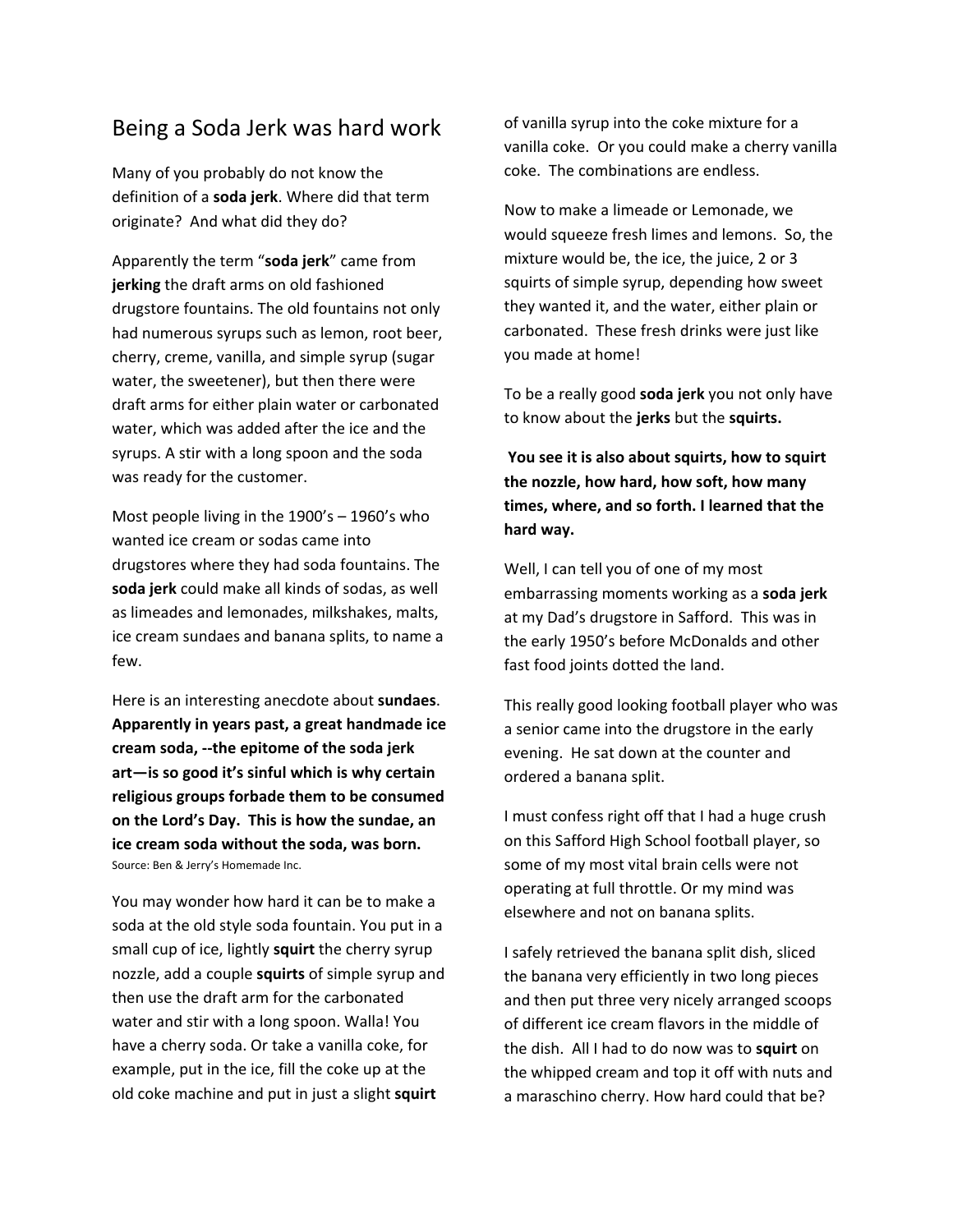I got out the can of whipping cream and shook it really well, took off the lid and gave the nozzle a hard **squirt.** However, I had failed to keep my mind on my business and the whipped cream nozzle was pointed at my face. Well, you can imagine how I looked. Just top me off with the maraschino cherry and I am good to go!

The customer, my heartthrob, laughed so hard that he fell off the stool. I got my ire up and aimed the nozzle at him ready to give him a good **squirt,** but then I came to my senses. After all, you know the old adage: the customer is always right! If the floor could have opened up I would have been long gone; however, I finally gathered my wits about me. Half of my wits,that is; I had probably **lost** the other half when my brain became mushy from the **squirt** of whipped cream!

Upon proceeding to finish the banana split, I very carefully **squirted** the whipped cream on the top of the ice cream and topped it off with the nuts and a cherry.

When I placed the banana split before him, he gave me a very secretive, mischievous smile. You know, the kind of smile that interprets to "I have something good on you…" Darn him, he probably remembers that experience to this very day. I am so lucky he does not still reside in the Gila Valley.

## **I told you it was all about the squirts; oh yes, and jerks, too, even the two‐legged kind.**

Following is a picture of the newer soda fountain in Crandalls Pharmacy in the late 1940's, early 1950s. Burdette Crandall the son of Stan who had bought the store in June of 1918, was the sole owner in 1942 after the death of his father.

In 1948‐1949 he had the fountain updated, the floor changed, the stools covered and the front of the store remodeled. I think this is a photo close to the time of the change. Note the bouquet of flowers in the front of the store.



Soda Fountain: Soda Jerk: Beth Hawkins

Here is a photo of a very early soda fountain at Crandalls:



Fountain in the 1920's: owner Stan Crandall at extreme right

In this photo you see the draft arms. I am not sure why there are three; however, in the early days, beer was offered at some soda fountains.